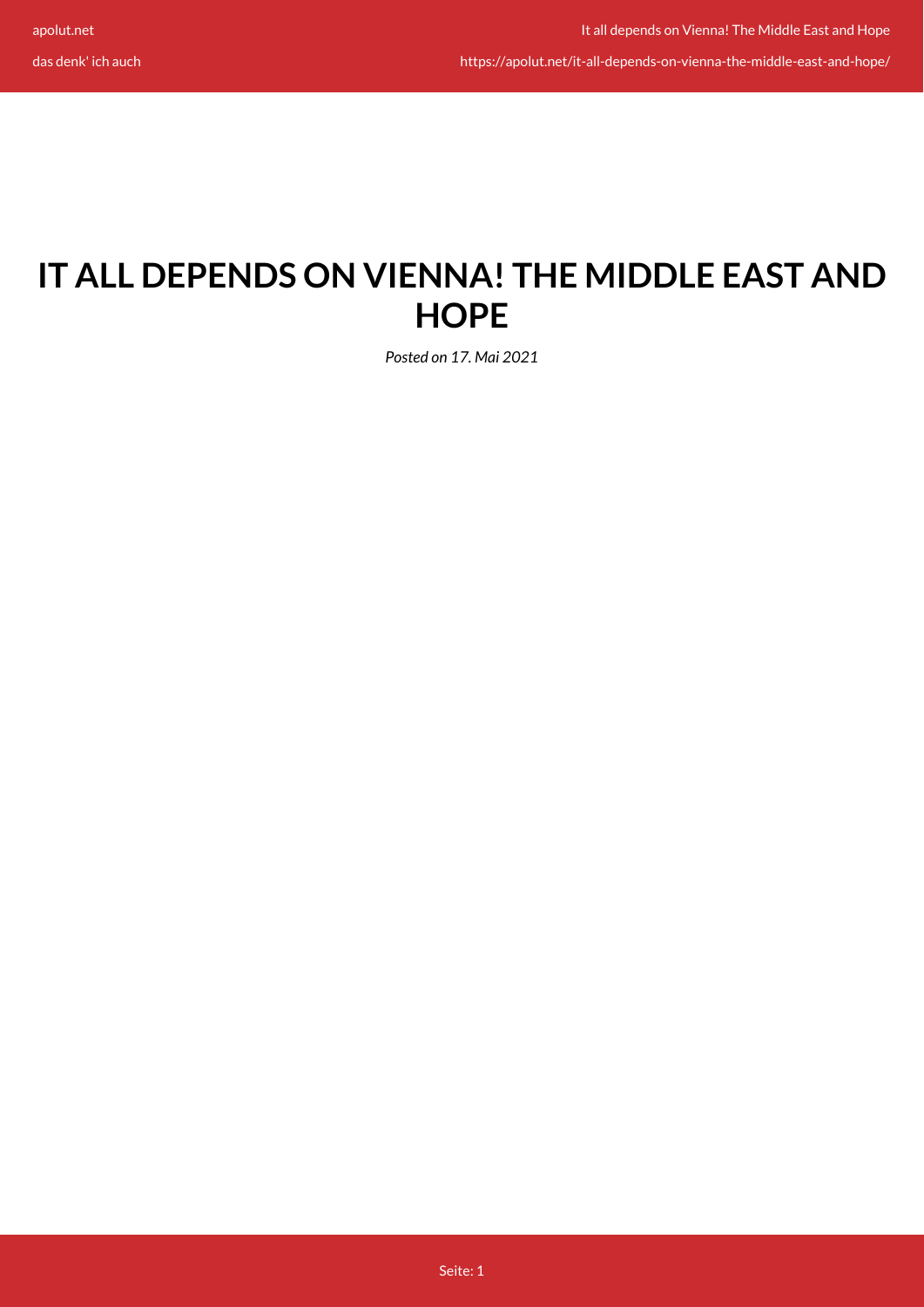## *A commentary by Willy Wimmer.*

One should not fool oneself. At any rate, this is a consequence of what has been going on around the Middle East for a long time. It is difficult to know where to start when it comes to understanding the conflict or even formulating possible solutions.

It starts with finding thoughtful words about the possibilities that might be associated with the name of the current Israeli prime minister. Whoever undertakes these efforts will be cornered in Europe by those who have not only the best connections to the declared opponents of the Israeli prime minister. A glance at the influential non-governmental organizations provides ample evidence of the control elements for influencing politics in the states of the European Union.

A look at the influential non-governmental organizations provides sufficient clarity as to the control elements for influencing politics in the states of the European Union. With a single glance, you have them all on your radar, if you only mention the names of those who are comfortable with each other: Victor Orban and Benjamin Netanyahu. Then important other names emerge, who of course use all their influence, their ideas about the future development of the world, while leaving the dominance of the nation-states, which has prevailed up to now, unexposed.

This encounters another circumstance in Western Europe that makes the situation extremely dangerous. Those whose party-political power of influence has painfully diminished are resorting to a disastrous measure. They are trying to maintain their grip on power against the electoral vote by using the images of the past. In this way, they try to cope with those who push into the political gap as the respective constitutions actually allow. For a number of years, people have been socially divided in order to conceal the rulers' turning away from their own constitutions, as can be seen in the wars that violate international law as well as in what a former federal minister has repeatedly called a "continuing breach of the constitution" in connection with the failure to protect national borders.

One rubs one's hands when terrible reproaches are voiced at the address of political competitors. In the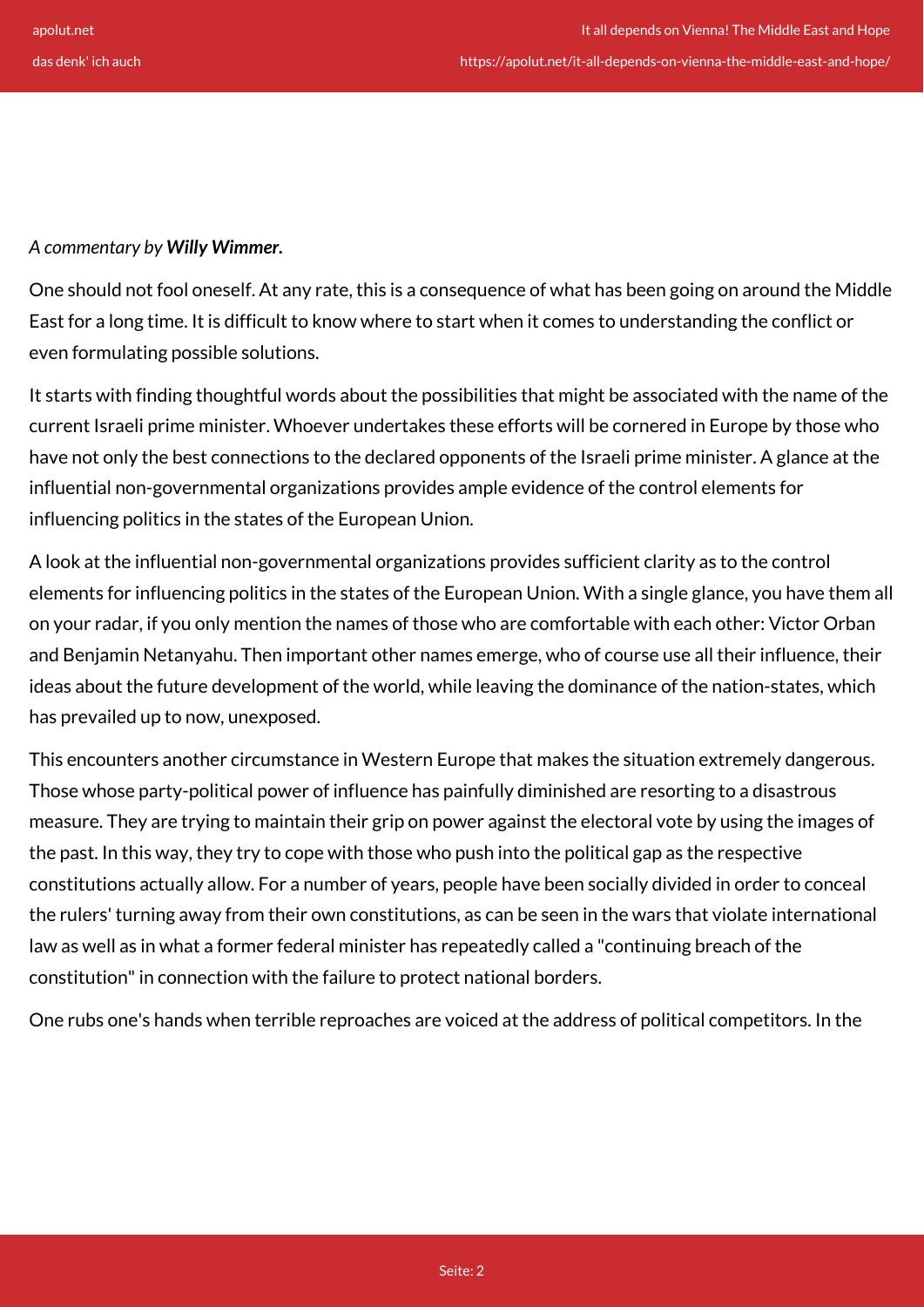former political center, one finds nothing wrong with other political forces attempting to drive each other up the wall. The political intellect should have taught the political center to lead the fight for the fundamental values of one' s own state. The dilemma is and has been to trample on its own constitution on key issues for alliance and other reasons.

The resulting irrelevance was felt by the German government in the same way as it is felt by other Western European governments and the EU in Brussels. There is an established international mechanism for when things get out of hand in the Middle East once again. Years ago, the international community created the "Quartet on the Middle East" to act as a fire department.

In addition to the permanent members of the UN Security Council, the United States and Russia, these are the United Nations and the European Union. It was striking that no German political representative could think of appealing to his own institution in Brussels to show commitment to settling the fire in the Middle East. It was pretended that Brussels did not exist at all. This is how certificates of incapacity are issued. It is taking its revenge for not having used the time of U.S. President Trump to consolidate its own European options for action. Instead, they whined about Trump. All only to have to realize now that another form of insignificance can be conveyed within weeks by his successor, President Joe Biden. Almost pleadingly, there have been calls from the German foreign policy establishment for Washington to intervene. This opportunity has not been missed in Washington, notwithstanding European and German grumbling.

There is a lot for the EU-Europeans to note. First and foremost, the fact that the much-maligned U.S. President Trump has created something that, in the current extremely crisis-ridden developments up to this point, is displaying an undreamed-of sustainability. The normal intergovernmental relations that various Gulf states and Israel had agreed with each other in recent months are visibly withstanding this stress test of the bloodiest kind.

One can only hope that this remains the case so that options other than war can be implemented. This includes Saudi Arabia and Iran talking to each other, without prejudice to the special ties that both states maintain with other forces in the region. Of course, it is not impossible that events in the Middle East could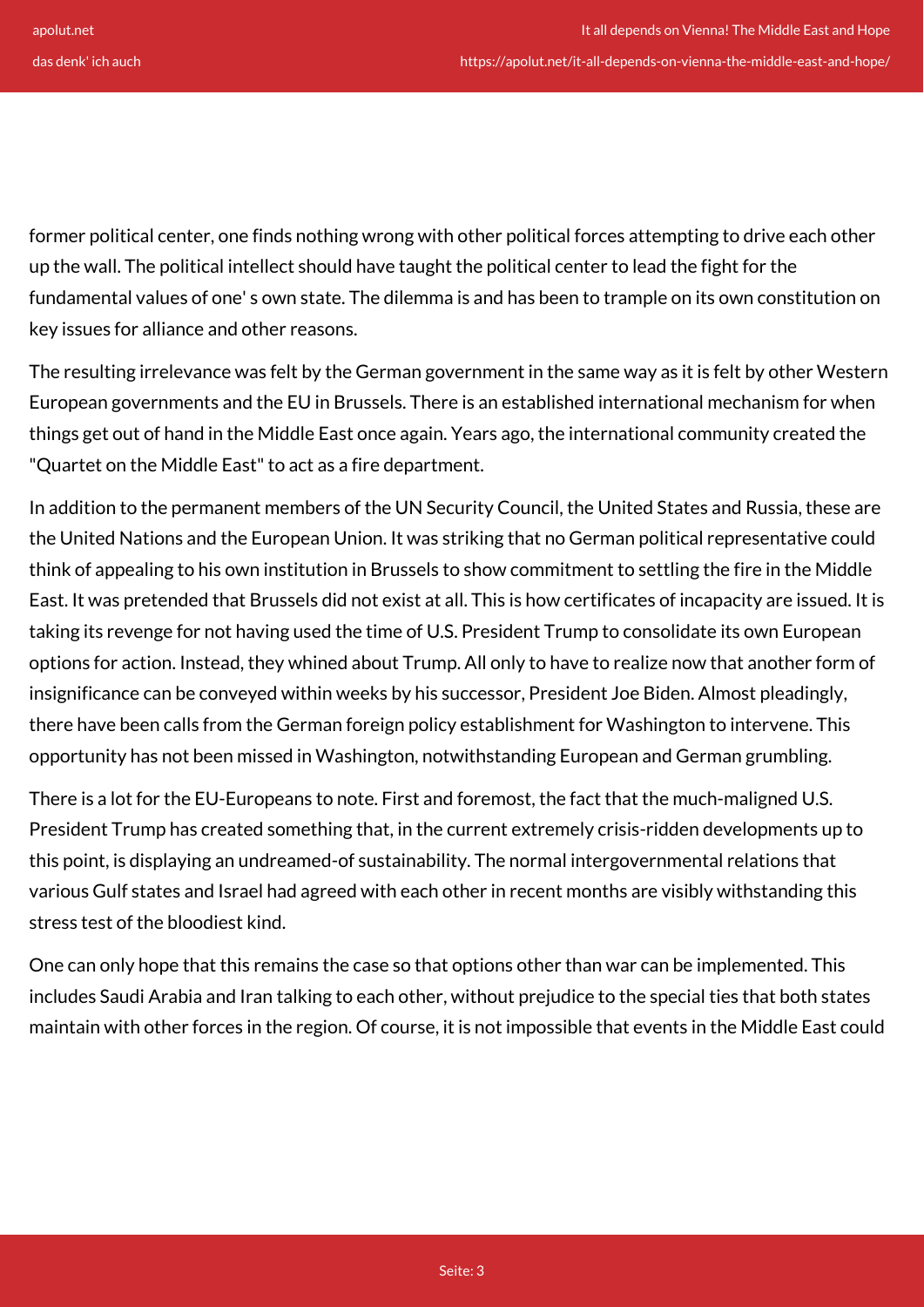be directed precisely against these developments. So far, however, success would have been absent if this were the case. Any reasonable person can only hope that this remains the case. Among the things that should be remembered in Brussels, and not only there, is the fact that the American effort in the Middle East is taking place in unusual silence. This prevents possible solutions from being shot down the moment they are leaked to the public. The U.S. is keeping its powder dry, and that alone gives hope, despite all the uncertainty.

In addition, with former President Trump's intense efforts on behalf of Israel, the Republican minority in the U.S. Congress is unlikely to be able to mount opposition to goal-oriented approaches by the current president. Taking a sober view of the mix in Washington, President Joe Biden would therefore have a broad formation of support on his side, if only because of the groundwork done by President Trump in connecting the Republican Party and those Israel can always count on in the United States. This does not mean that he could or should disregard certain forces within his own party. But that spectrum could become of particular importance. It may be necessary for the U.S. to go all out because one question is becoming more pressing in the Middle East: Who can not only talk to each other but present solutions before China helps set the agenda in this region? A China that excels at maintaining viable relations with all actors on the ground in this region.

All that we are currently experiencing calls for a special opportunity, and this opportunity could arise in a few weeks in Vienna and perhaps also in Moscow. This was not foreseeable when Hamas used intra-Israel disputes to attack a country at peace with a hail of rockets. It must have been clear to everyone in the Hamas leadership that the ultimatum given to withdraw police units was bound to lead to nothing more than an illusion. It would have been no different in any country in the world.

The United Nations Charter states clearly and unambiguously what the consequences of such a raid are, including for the use of the attacked state's own military capabilities, in the case of Israel. The number of casualties on the ground is rising, but it should give everyone pause for thought that in this defense against rocket attacks, attempts to arrange ceasefires have failed to materialize. Since this development cannot be thought of without global public opinion, a question suggests itself: Who can and will be able to decree the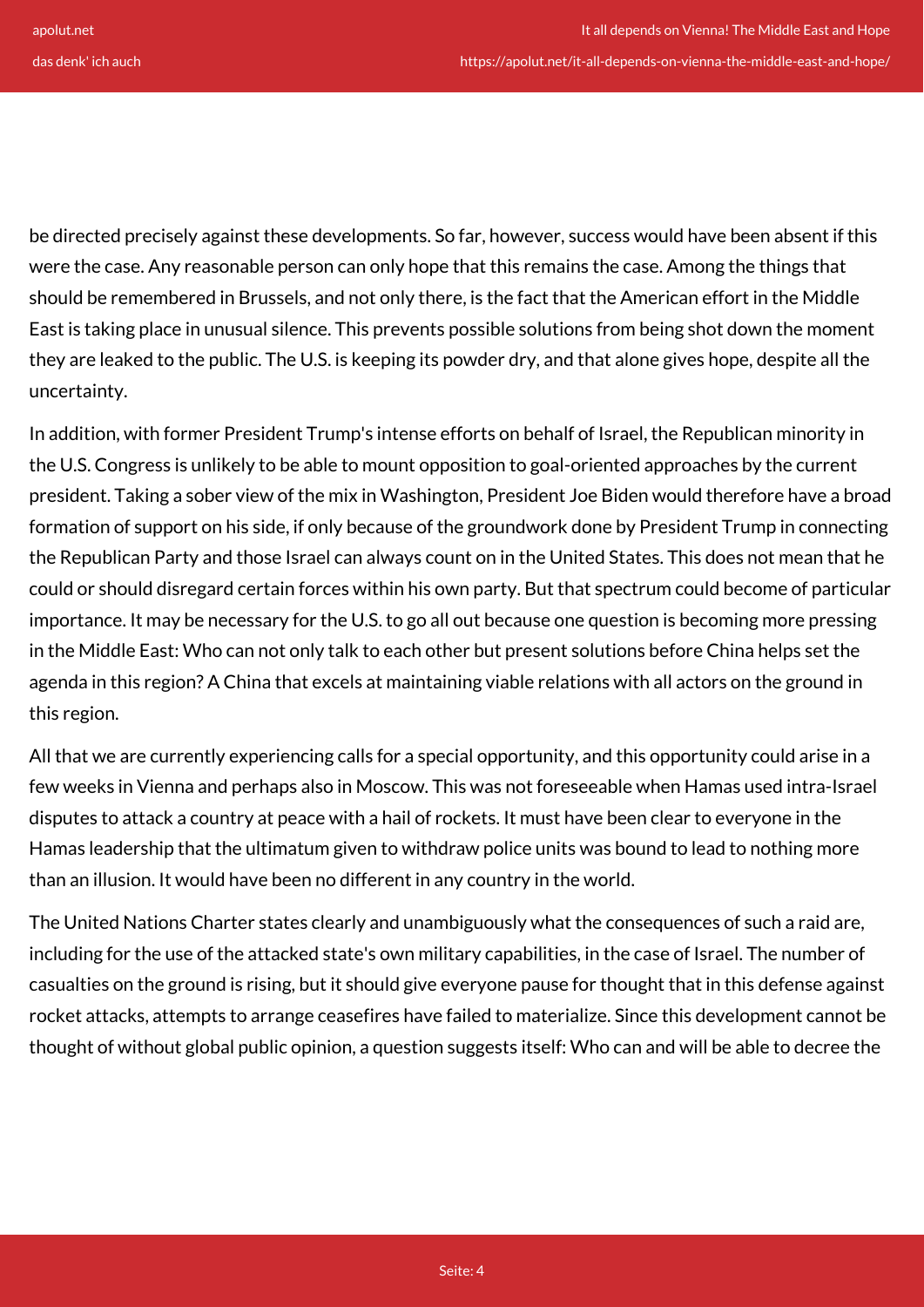## end of bloodshed?

It is as if the idea of a summit meeting between Presidents Putin and Biden was put into the world precisely for the case of such a confrontation with the chance of world conflagration. Already at the time of U.S. President Trump, it was obvious how the possibilities for talks would have been virtually offered if President Trump had been allowed to act according to his campaign announcements in the United States.

No one questioned, however, that between these three personalities at least the communication pattern would have matched. President Putin and Prime Minister Netanyahu can do it with each other - and have for a long time. President Trump could do it with President Putin, as the meeting of the two presidents in Helsinki showed, when President Putin addressed by name what he saw as an obstacle to the two sides' ability to talk. For Vienna, President Joe Biden has so many domestic assets in his hands that even recent interview remarks should not be an obstacle to a fruitful meeting with President Putin.

The mere possibility of a meeting in Vienna gives hope. Especially when one sees that developments in the Middle East seem to be aligned with the Vienna meeting. Anything else means speculating on war, a war that would sooner or later leave the Middle East region behind.

*+++*

*Thanks to the author for the right to publish the article.*

*+++*

*Image source: SKahraman / shutterstock*

*+++*

*KenFM strives to present a broad spectrum of opinions. Opinion articles and guest posts need not reflect the views of the editorial team.*

*+++*

*KenFM now available as a free app for Android and iOS devices! You can get to the Apple and Google stores via our*